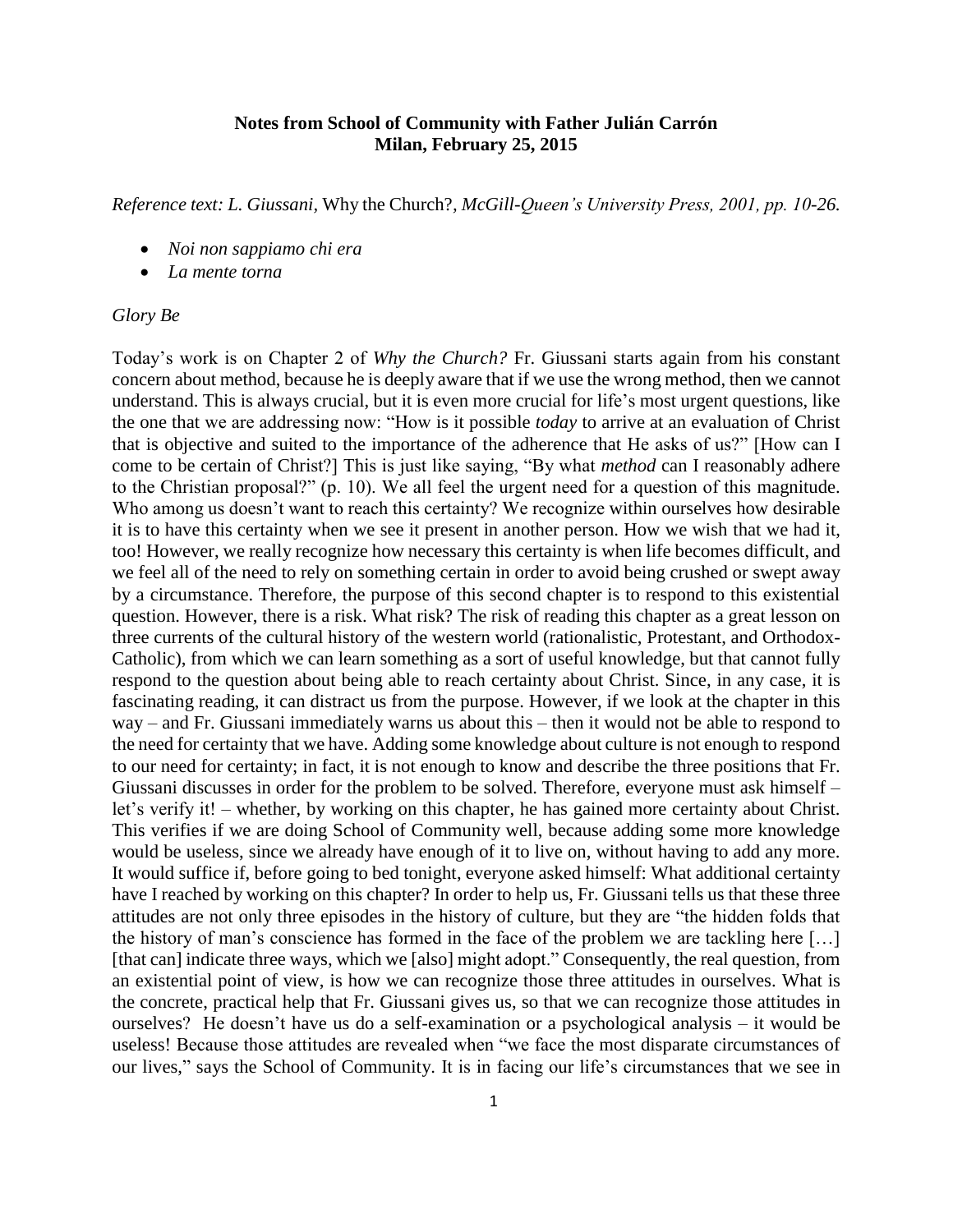front of our eyes, in our awareness, whether we are certain of Christ or not. Circumstances can be anything, "from a desired encounter to the admiration of a starry sky" (p. 11), from acts of terrorism to an unforeseen event.

## *I will recount a small fact.*

## Small, but meaningful.

*I had a terrible toothache. I was sick for an entire weekend. I went to the dentist, and he took this huge pair of pliers and extracted the tooth. I hadn't been so afraid in a long time – I was very frightened in the dentist's chair. When I left, I thought about my fear, about my weakness and all of my fears. At the last School of Community, you spoke about fear. When I was 20, I felt like a lion, and I wasn't afraid of anything. Now I fear everything (my health, my children, etc.). Why is it that, in growing older, I have not become stronger, but weaker? Why do I discover that I am so fragile? All of the desires that I had when I was in college have been fulfilled: a husband, a job, a home, a family with whom I can even say a prayer before meals. More and more frequently, I feel as if I am lost and fragile, like I was in the dentist's chair, in front of many circumstances – from my job or my husband's (which are not as secure as we would like) to the facts that happen in the world, which remain a comment on the Internet. Therefore, as I was working on the School of Community, from the very first paragraph I asked myself: Where is the glitch? Why do I throw Jesus back as a historical fact of the past?*

Starting from the anecdote of the teeth, you ask yourself: How is it possible that one can have his desires more and more fulfilled, and yet be more and more lost? Life doesn't always mistreat us. At times, what we desire is granted to us, but this is not enough. So, where do I recognize what my attitude is? From the fact that Christ is not able to take away this sense of being lost, this fear. You are here, but many times, in front of life's challenges, Christ is, for us, like an event of the past that you know very well, that you can document, about which you can even teach a lesson, but He is not really present. Sometimes we confuse the fulfillment of our desires with certainty about Christ. No – our desires can be fulfilled, but this doesn't give us the consistency that we need in order to face life's challenges. And when we are facing these challenges, our bewilderment emerges. What does this bewilderment demonstrate? That there is a way of entering into a relationship with circumstances that is rationalistic. "The rationalistic attitude," says Fr. Giussani, "may be the attitude of each one of us." Because, "it works [beyond our intentions] on the hypothesis of his absence" (p. 15). Actually, in front of circumstances, I live of an absence. Where do we see this? In the fact that, when I describe reality, I don't speak of a presence that defines how I live to the point that it changes my perception of reality. Then we ask ourselves: Where is the glitch? And yet we belong to the Movement, we are here sincerely! It's not that we are not present, it's not that we are invisible, it's not that we don't see Him at work. Where is the glitch, then? In the fact that this being present is not enough, if we don't make the journey that allows us to gain more and more certainty about Christ. We can recount episodes, we can recount facts – we are very good at recounting them – but, as the School of Community says, God is somehow thrown back into a faraway place where man makes the effort to reach Him without success, instead of perceiving Him as Someone who is next to him now. I don't do this consciously, but, in fact, I live the event of Christ as something in the past, as something far away that doesn't define the present. This is the point: I stay in front of an absence that, precisely because of this, is unable to define the present.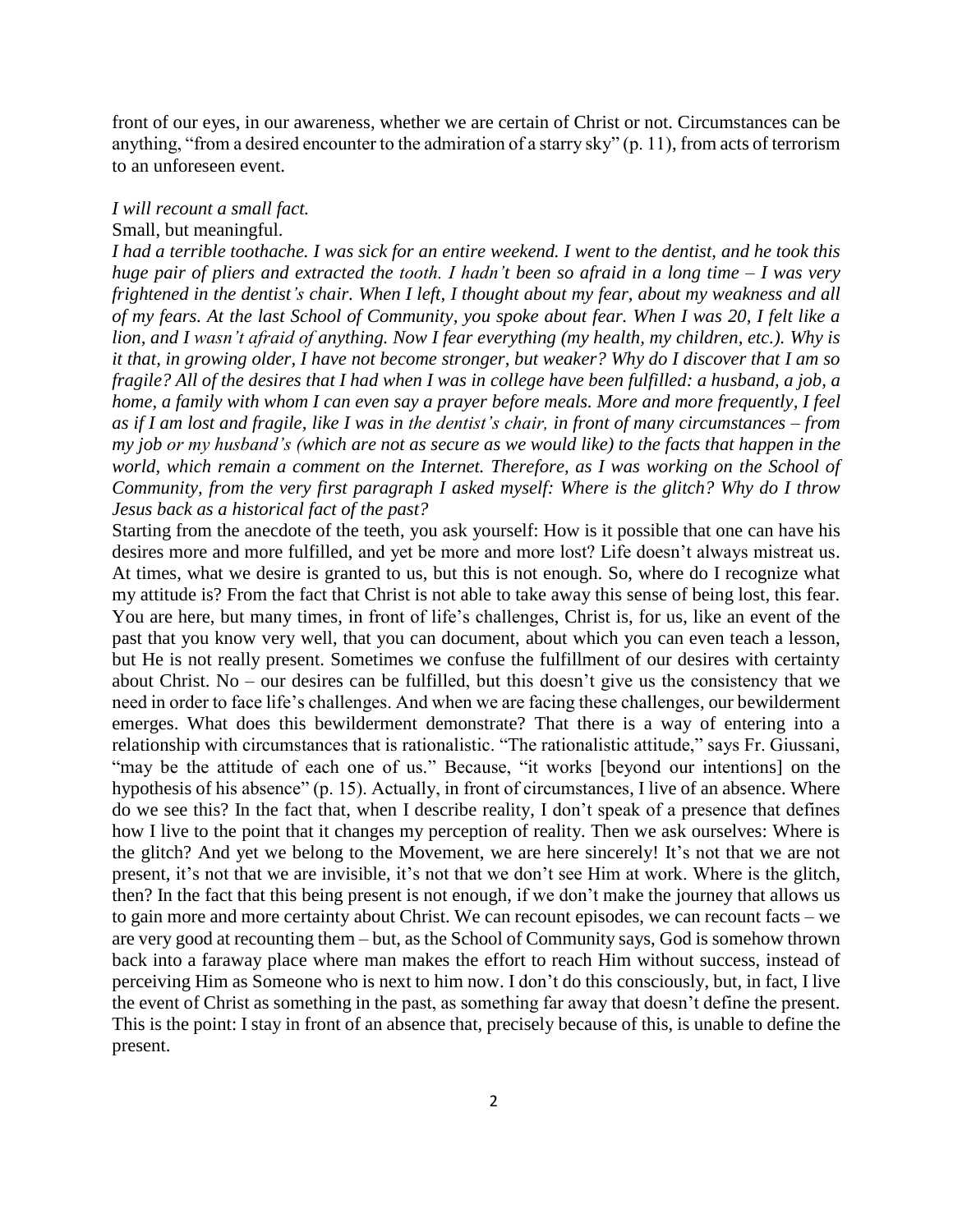*About two weeks ago, I organized a Christmas present for my family, my parents, and my in-laws: a beautiful vacation in a hotel in the mountains, all of us skiing, with deluxe accommodations. The original idea was to organize something beautiful so that I could also start skiing while, perhaps, the grandparents took care of the younger children…*

You had already given each person his job!

*Then, considering the whole thing, and also other circumstances, I said, "You go on skiing, I will stay with my parents and the youngest children." The next day, I saw everyone leaving to go skiing, and it was like taking everyone to a football game and then staying outside. And I was there with my two youngest children and my parents… I had organized everything, prepared everything, but in the evening, I was furious. I had done a beautiful thing, I was in a beautiful place, I was with my family, but I was really angry. At the end of the second day, after putting the children to bed, I couldn't sleep – I went to the living room, and I couldn't get to sleep until three in the morning. As I was there, I started to think, and it started to become clear that Christ was not present, or better, that I was not seeing Him. I didn't understand, and I thought: I met Him, I know everything, but in this moment, He is really not part of this. Our vacation ended, fortunately! Back at home, my wife asked me, "Why are you so angry? It's obvious that you are angry." And she added, "What did I do to you?" I looked at her and answered, "Nothing, you went skiing." But she kept insisting, "You have to tell me!" Well, after a while, I told her, "Look, the problem is that I need the fact of Christ to be something that defines my life, and I miss this so much that it is the only thing that I desire. I want to be defined by this, I desire this." Looking at her – it was the same face as the day before – I told her, "I need to be loved." It was as if I had been looking for fireworks, or rather, I had organized the fireworks, but I wasn't aware, and I am often not aware, of what is in front of me, not even the face of my wife and my children.*

When I don't recognize what is present, what do we call this attitude? Rationalism – I don't see reality as it is. I can have it right in front of me, but I am furious even in a situation like the one that you described. No tragedy happened, everything was planned, prepared, desired – the perfect fireworks had been planned for a great time. And then?

*In recent months, the pressure of what has happened, of what we have said, of what we see around us – with more or less awareness on my part – has given rise in me to a sense of unrest, a desire to be on the front line, whereas, because of the work that I do, I have felt as if I have sort of been on the sidelines. This feeling has grown in recent months, also because of what I have seen. I am thinking, for example, of the encounter that we had with some missionary friends of ours. At a certain point, about two weeks ago, I had dinner with my Fraternity group, and I told them about this feeling that I have, saying that going to Rome to see the Pope was really to hear what he wanted to tell us, and how this could be an answer to this desire. That is how the dinner ended. The next day, I got a text message from a friend, who was bringing to my attention that the night before, I had been totally unjust, that I was not aware of what I was doing and of what was happening, and that she – who works with me, by the way – was not on the sidelines. I met with her, and I told her, "Let's talk about it." And I was struck, because what I had said, my way of not looking at – or better, of not seeing – what we were doing and what was in front of my eyes, had hurt her so much that her passion, her way of looking, her way of calling me back to reality drew me back to see what I was no longer able to see. I was struck by this, because as we worked on the Orthodox-Catholic gaze, I understood perfectly that if there isn't something that draws me to look at Christ again, then everything remains true for me, but it shifts into the past. In fact, I was living*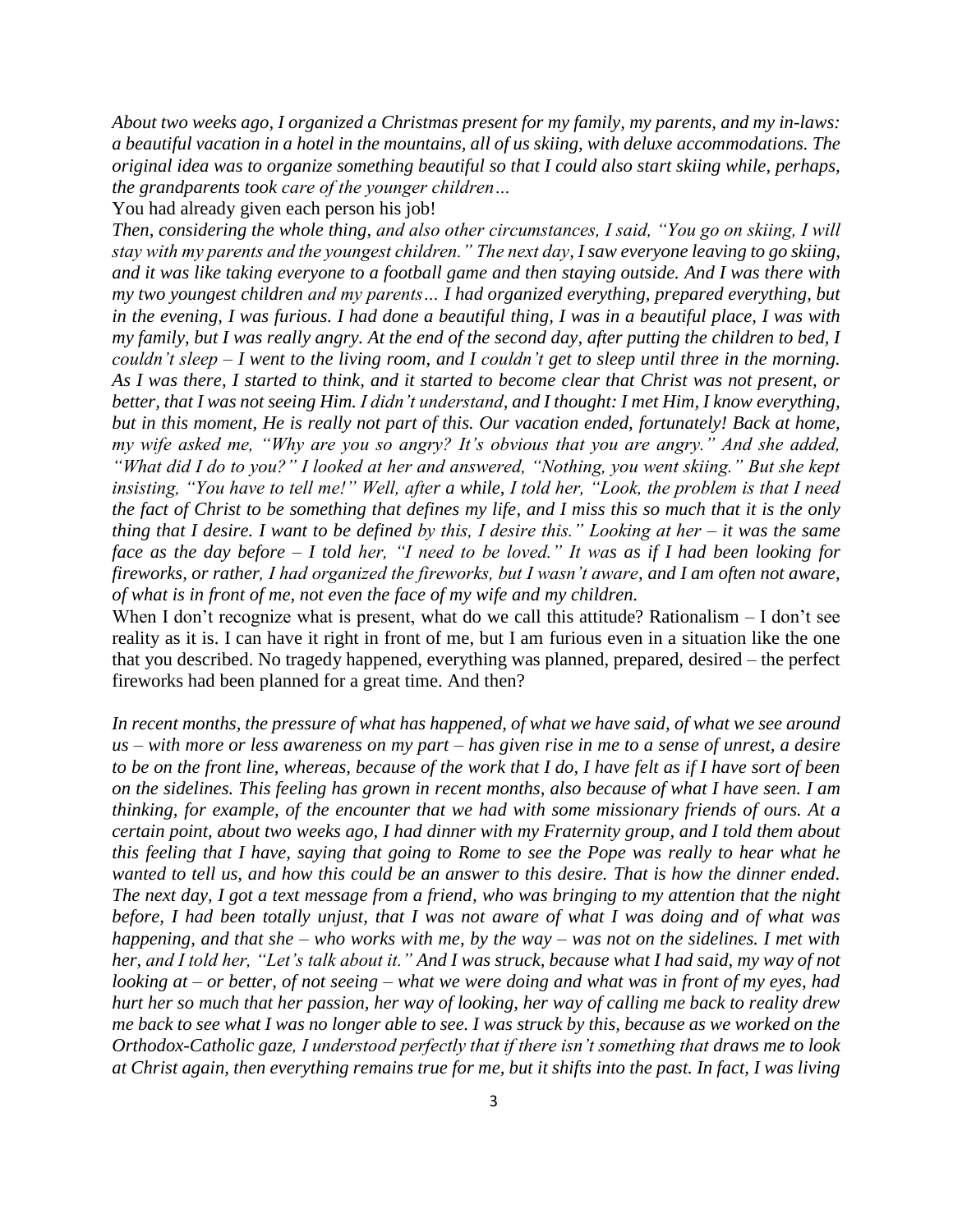*of an alternative, or in any case, I was harboring within myself the possibility of an alternative that perhaps would have been a bit better than actual reality. Or, I was drawn by my feelings, by my "how beautiful it would be to do this" which moved me more. I was deeply struck by the fact that, instead, I was put in front of reality once more, and my response to the Lord was also reborn: I stay in front of what You ask me to do because You are present. I realized that this is what happened with what you have written and said throughout the entire year (Fraternity Exercises, document on the European elections, Christmas article, letter on the pilgrimage to Rome, article on what happened in Paris): each time, your way of looking drew me into reality to the point of seeing what I was not able to see.*

What does this show? Because everything has to do with this: whether Christ is a present fact that makes it possible for me to look at reality. Otherwise, I fall into a reduced gaze toward reality. The fact, though, is that we are all immersed in a place; it's not that everything disappears and we all become spiritualists and – as some say – inwardly focused. No, we are all surrounded by the reality of a companionship. And yet, this companionship doesn't define our way of staying in reality to the point of eliminating fear, of eliminating our bewilderment and accompanying us when things don't go as we expected. If I am not even able to see what is happening in front of my eyes, then where is the glitch? It's not that reality has disappeared – in fact, an instant later, you don't become a visionary, but with the help of that person, you simply start to see what is there again. *That's how it is.*

However, if the Presence is not welcomed into my life in such a way as to define my attitude in front of reality, then I reduce it to a fact of the past, or to a feeling, or to something spiritualistic or inwardly focused, Protestant (even if I "feel" it, it doesn't define the way that I stay in reality). What is really decisive for gaining certainty about Christ is to see Him at work in the way in which I face – as Fr. Giussani says – the circumstances of life, "from a desired encounter to the admiration of a starry sky," everything. Because everything happens in front of our eyes – it doesn't happen for some and not for others, it's not that some are outside reality and others are inside. No, we all belong to the same reality, but if the Presence – as the School of Community says, "a wholly human presence" – is not able to define our life, then life doesn't "explode," that is, it is not fulfilled. It is enough for Him to arrive, as Mina's song said in a similar way, and the mind returns, the heart beats. The question is: What facilitates this? How can we grow more and more in recognizing what is present? Because it is present, it is definitely present! In a moment, we will see how the last person to arrive is able to see it, to see things that are staring us in the face, but that we do not see.

*In the second chapter of* Why the Church?*, Fr. Giussani continuously stresses how the event of Christ reveals itself as a wholly human presence, and that one can encounter Him only through the community of believers, the Church. Until a short time ago, I was totally convinced that I had to have a certainty of Christ that went beyond the concreteness of people, of my friends, of the community, to identify a common factor on which to build a certainty. Because, if I am at work in my ward without my friends or my boyfriend, if I cannot call them in that very moment, nevertheless I have to be able to stay there with my difficulties, discovering what good can be present there. I have to bet on the nurses who are there, on the patients, on the doctors. It's not that there is someone with the label "Christian" or "CL member" – there is only me. There has to be something that makes me look at reality, helping me to start again with a hypothesis that is good, that calls me back to greatness, even if those specific faces aren't there. Having said this, I was talking about*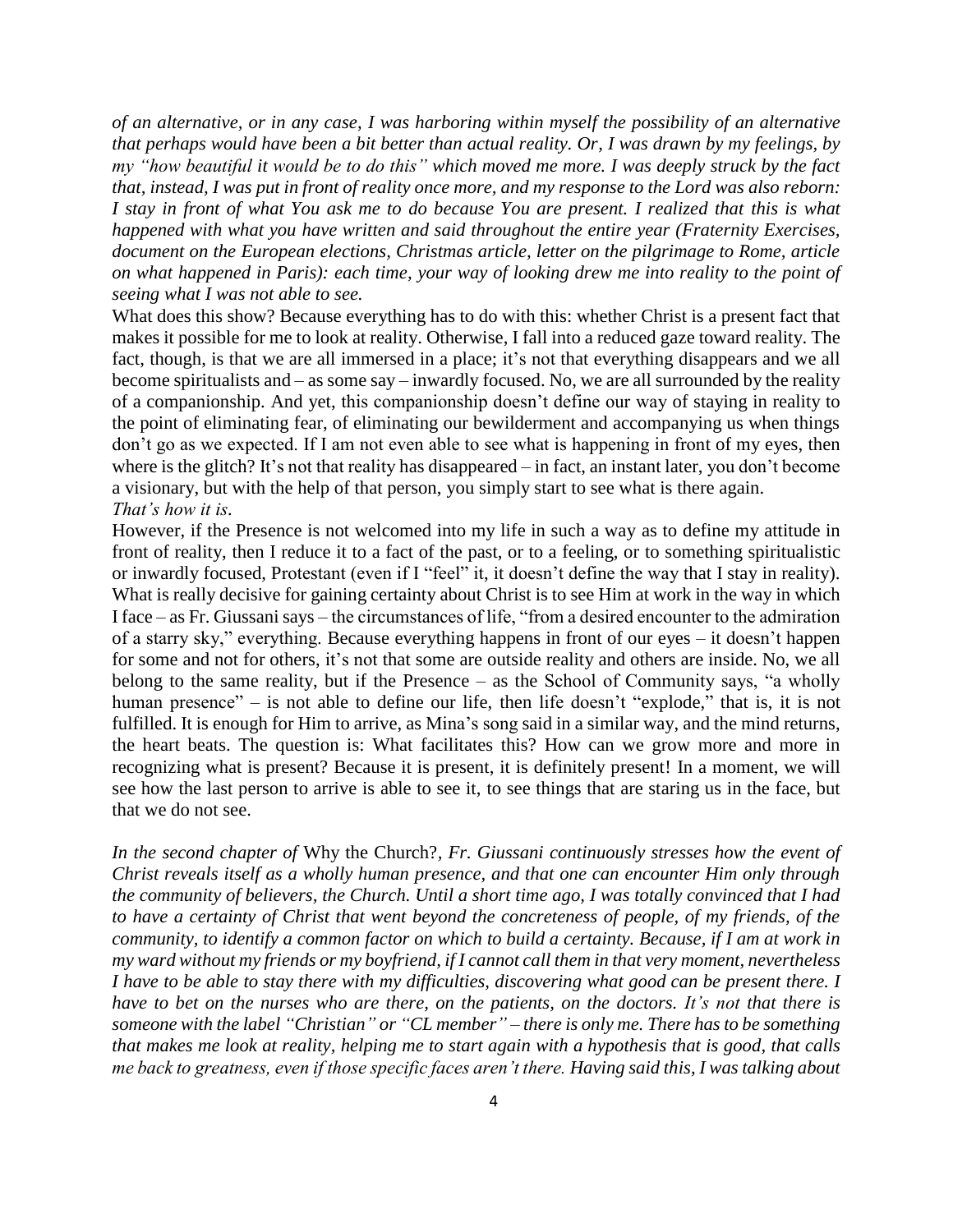*it with a friend who told me that, without starting from her friends, from the people who she knows love her, without going concretely back to them, she has a hard time starting again. I said to myself: Well, let's see, let's see if this is truer. Actually, I need something concrete, too – I need to see my friends, to be with my boyfriend, and not just to think of them. In the last few weeks – during which, due to certain circumstances, I found myself needing concrete facts more than ever – I discovered that I often have expectations about people, like: if Christ passes through these people, then I expect the utmost, I expect that they convey an absolute good to me, I desire an absolute good. However, that's not always how it is. Even the person who loves me is a man who makes mistakes and needs attention. So, how can the community of believers be the objective presence of Christ, beyond the limitations of each person? How can we look at the community with neither an underlying indulgent attitude (since it is the expression of Christ, then everything is okay, even if one perhaps cannot stand me), nor the expectation that it respond exhaustively to my need?*

In your opinion, how can we be sure that the community of believers is the objective presence of Christ? In what could you recognize that it is Christ? I will ask you a question that is perhaps easier: In what were John and Andrew able to recognize Christ the day that they encountered Him? Could they recognize Him in something?

*No.*

Do you see? This is the point! Do you see? This is the point: "No!" Could Andrew's wife recognize that her husband had met Someone who was objectively different?

*Yes.*

Fr. Giussani says this, as you saw in the DVD that came with *Corriere della Sera* [an Italian daily newspaper]. "But Andrew, what's the matter? You are different, what happened to you?" (*"Don Luigi Giussani 1922-2005. Il pensiero, i discorsi, la fede"* ["*Father Luigi Giussani, 1922-2005: His Thought, His Speeches, His Faith*"], monthly supplement, *Corriere della Sera*, February 21, 2015). Was Jesus with Andrew when he was embracing his wife? No. No! How could she recognize that Andrew had encountered a presence that was objectively different from all others? What signs could his wife recognize? This is what we don't realize. We repeat it, we tell each other about it, but we are not aware of it. That is why, when we don't have other people with us, we think that we are alone. But was Andrew alone when he was in front of his wife? Or was he already a different Andrew, entirely penetrated, defined by Christ's presence, an objective presence? Yes or yes? Only a person who experiences this can recognize Him. Because, as you can see, all of this is available to us – you all saw it in the DVD, we have heard Fr. Giussani say it to us a million times, we have also read it. However, it is as if the fact of Andrew who embraces his wife were only an interesting occurrence – an example that, however, does not have anything to do with us. No! That Andrew was completely himself, but he was totally different. What made Andrew understand that the objective presence of Jesus was with him, even when Jesus was not physically next to him? Andrew's wife didn't need Jesus there with them, because she had already understood everything from the way in which Andrew had embraced her. The same thing, my friend, passes through you when you look at your patients and people ask you, "Why do you look at them like that? Why do you treat them like that? Where does this gaze come from?" Christ is penetrating and defining your gaze, your way of being, your way of staying in reality so much that even the stones can see it! Then, with this in your eyes, you can answer your question about the Christian community. Beyond your limits – because you can continue to have all of your limits – people perceive in you a way of looking at reality that does not come from you, that you cannot give to yourself, that is not the result of a plan of yours. It is a gaze that is given, a gaze that has penetrated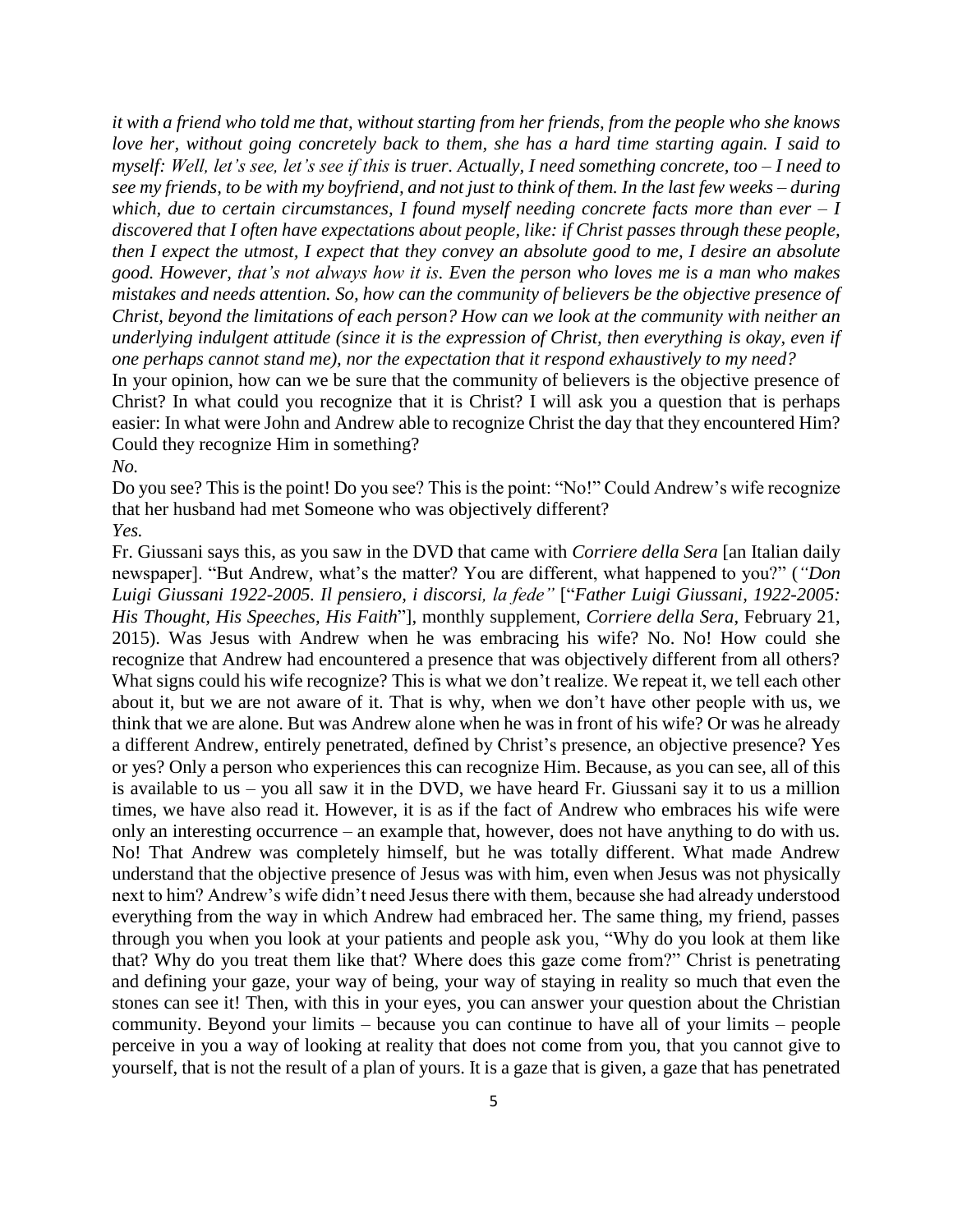you. One can see that Christ is a present fact because He defines the present like nothing else – more than all of your limits, more than how a patient responds to you, more than your emotions ("I don't feel Him"). I am not interested in what you feel or don't feel, I am interested in the fact that you are defined by that Presence. It shows in the way in which you face reality, independently of your moral consistency, your emotions, circumstances, other people's response – independently of everything. An original presence has a totally different origin: the objective presence of Christ. Otherwise, you could not even dream of having this different gaze.

*I will react to what you were saying, and I will also go back to what our friend who asked the first question said. Time goes by, and we can discover that we are more fragile. This scandalized me, because in my prayer to the Lord, I was saying: How is this possible – you promised me that I would become more and more of a man, and I find myself more and more fragile?! As time goes by, I think very often of the episode of the disciples on the lake during a storm: they had Jesus right there with them, and they also knew that He was the answer, so much so that, when they waver, when they tremble with fear, they wake Him up. I feel like them, because otherwise – and please explain to me where I am wrong, if I am wrong – I hear in your words, or in what you are stressing this evening, almost the risk that Christianity or faith could become a kind of superman attitude. As the years went by, I lost interest in the friends who always had a clear idea of how life was supposed to be, and some of them – I say this with regret – started to waver when the difficulties increased. Because there is an aspect for which I, too, was very bold when I encountered the Movement at 14, but as I look back, I see a lot of naïveté.*

The question is if Christianity generates adults, or bewildered people. If the latter is true, then we can all go home! If Christ if not able to generate a person who can face reality, then I am not interested in Christianity.

*But you face reality when you waver in front of the storm, but you have a reference point whom you can ask…*

You have a point whom you can ask, sure. However, wouldn't you like this point to define reality more, in such a way that, even in front of death, you are not defined only by fear?

*But if, when I arrive at the moment of my death, I don't have Christ's presence to ask for help, then I don't know if I would be able to bear the impact of those circumstances.*

I know very well that it's necessary to ask! The point is if Christianity is only a question at the level of the religious sense, or if you can be defined by a Presence whom you can ask because you have familiarity with it. As Benedict XVI said: when you fall, you fall into the arms of an Other. In any case, the question is not clarified by discussing it, but by living. The School of Community says: an entirely human presence "implies the method of the *encounter*, of the chance meeting with a reality external to the self," but this encounter "has an exterior connotation just as decisive as the interior one" (p. 20). We are good at describing the exterior, but what happens in John and Andrew penetrates and defines the interior. And this generates a new creature, to the point that Andrew's wife can see it, like many people see it today when they encounter us. That is why Fr. Giussani emphasizes that "the Orthodox-Catholic attitude conceives the Christian message as the invitation to a present and wholly human experience – an objective encounter with an objective human reality. This reality is profoundly significant for man's innermost being, giving meaning to and provoking a change in life, and therefore penetrating the person" (pp. 22-23). When we identify ourselves with John and Andrew, this is what Fr. Giussani describes about them: an objective Fact penetrates the subject, so much so that, after the encounter with Jesus, Andrew was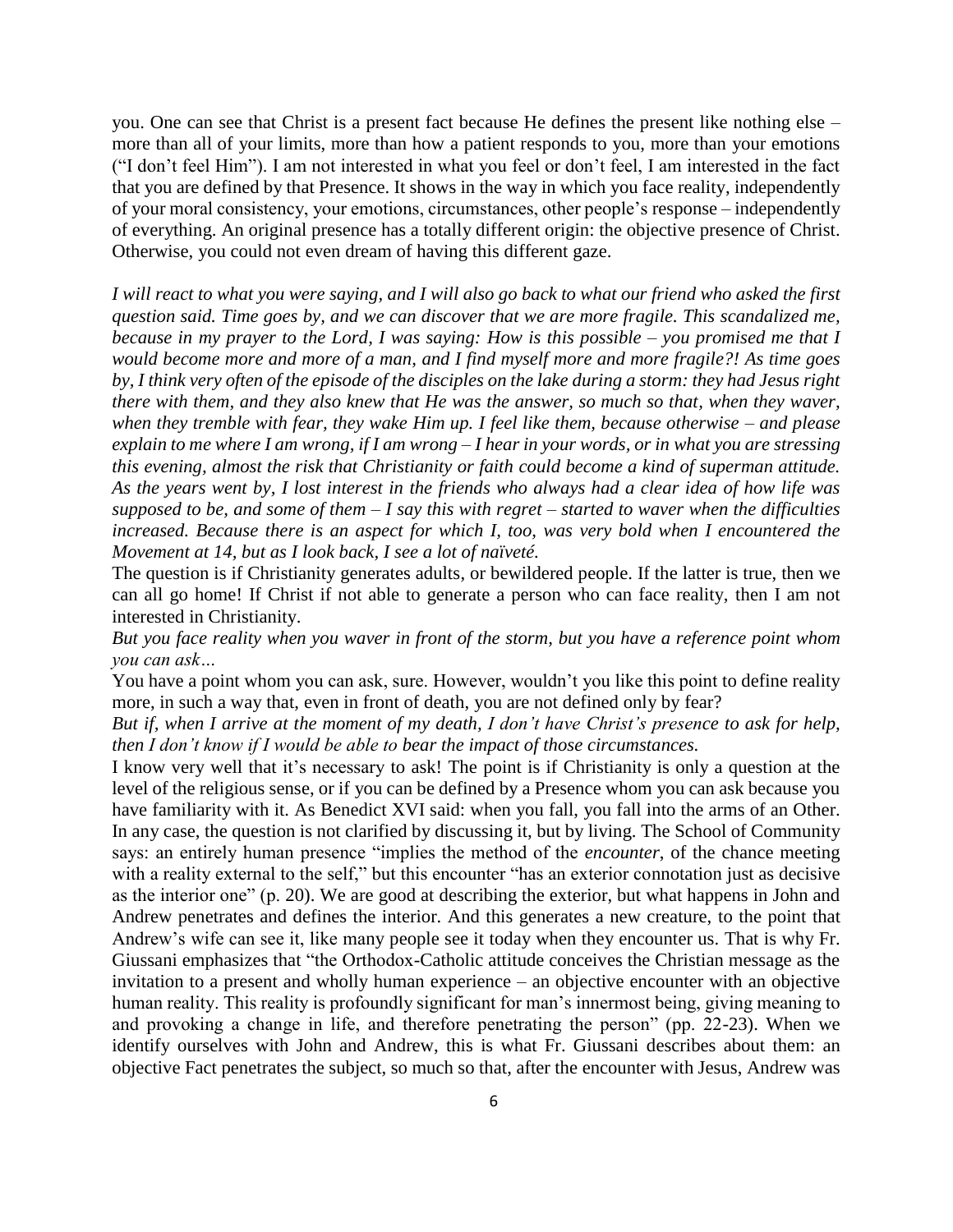still Andrew, but his wife exclaimed, "What happened to you?" because she perceived something that had penetrated Andrew's life so much that even another person – who didn't know exactly what had happened to him – could recognize it, could see it in his changed gaze. A prominent 65 year-old physician, whom our friends had met, came to the New York Encounter. He said that he had spent all of his life searching for a sense of meaning, at times feeling like giving up, as if he weren't able to close the circle. He had gone through Buddhism, he had been with Protestants, etc. As he watched the video for the 60<sup>th</sup> anniversary of CL (*La Strada Bella* [*The Beautiful Road*]) at the New York Encounter (to which he hadn't even wanted to go, because he considered it an event that was too Catholic, and therefore, for him, synonymous with rules and restrictions), after 10 minutes – really, 10 minutes on the clock! – he exclaimed, "This is it!" Then he skipped his lunch break because he wanted to watch it until the end. Christ's presence is objective! So much so that, when a person has been looking for 65 years and finds it in front of him, he says, "This is it!" In fact, he has already sought out our friends in the place where he lives, stating that this is something that he cannot lose, and describing what happened to him at the screening of the video as the event that changed his life and left an enduring mark that changed his mind. It's not that this man is the ultimate sentimental when he speaks of an event that changed his life, that left an indelible mark on him, that changed his mind, and that gives him a certainty that he has never had before – this is how he describes it. It's not that we are spiritualists and haven't seen the video. We all saw it, but the last person to arrive, in just 10 minutes, grasps all of the difference that we often – usually – do not see. It's not that it isn't present – because the last person who expected to find it, recognized it – but we don't see it.

Now we will listen to a person who, last Wednesday, together with other well-known individuals, came to the preview of the video about Father Giussani.

*Showing of the video interview of Piero Modiano (*Tracce.it:<http://bit.ly/1DZbJmQ>*), President of SEA-Aeroporti of Milan, on the occasion of the preview of the DVD "Don Luigi Giussani 1922- 2005. Il pensiero, i discorsi, la fede."*

*What does the video about Fr. Giussani give back to someone who never met him personally?* Actually, I never met him. I met him through the book [*Vita di don Giussani* (*Life of Father Giussani*)] and through many people who knew him, so I have met him a little, but indirectly. I imagined a bit how he could be, but what struck me is the energy of his voice, his eyes, the expression of his face when he speaks, which conveys an enormous conviction, and a great simplicity of language. These are things that perhaps I expected, but when I saw them, saw them first-hand, they gave a lot of meaning to what I had heard about him indirectly, that is, that when you see him – even in a movie – the circle sort of closes.

*Is there a passage, a phrase, something that struck you the most?*

I have to say, not one in particular, but the consistency of everything that he says is what, I think, speaks to humanity in general: that man is not enough for himself, that the individual is not enough for himself, that history is not enough for itself, that we are not enough for ourselves. And the idea that, within us, there is the desire for something else – well, this is him: it is him in the books, it is him in his friends, it is him as he speaks. That is what stays with me.

*And does that which is enough remain, too?*

Sure, sure! This is a great search, though, which for him is faith. It is very moving that there is this great river that reaches his mother and, through his mother, reaches him. Great problem, great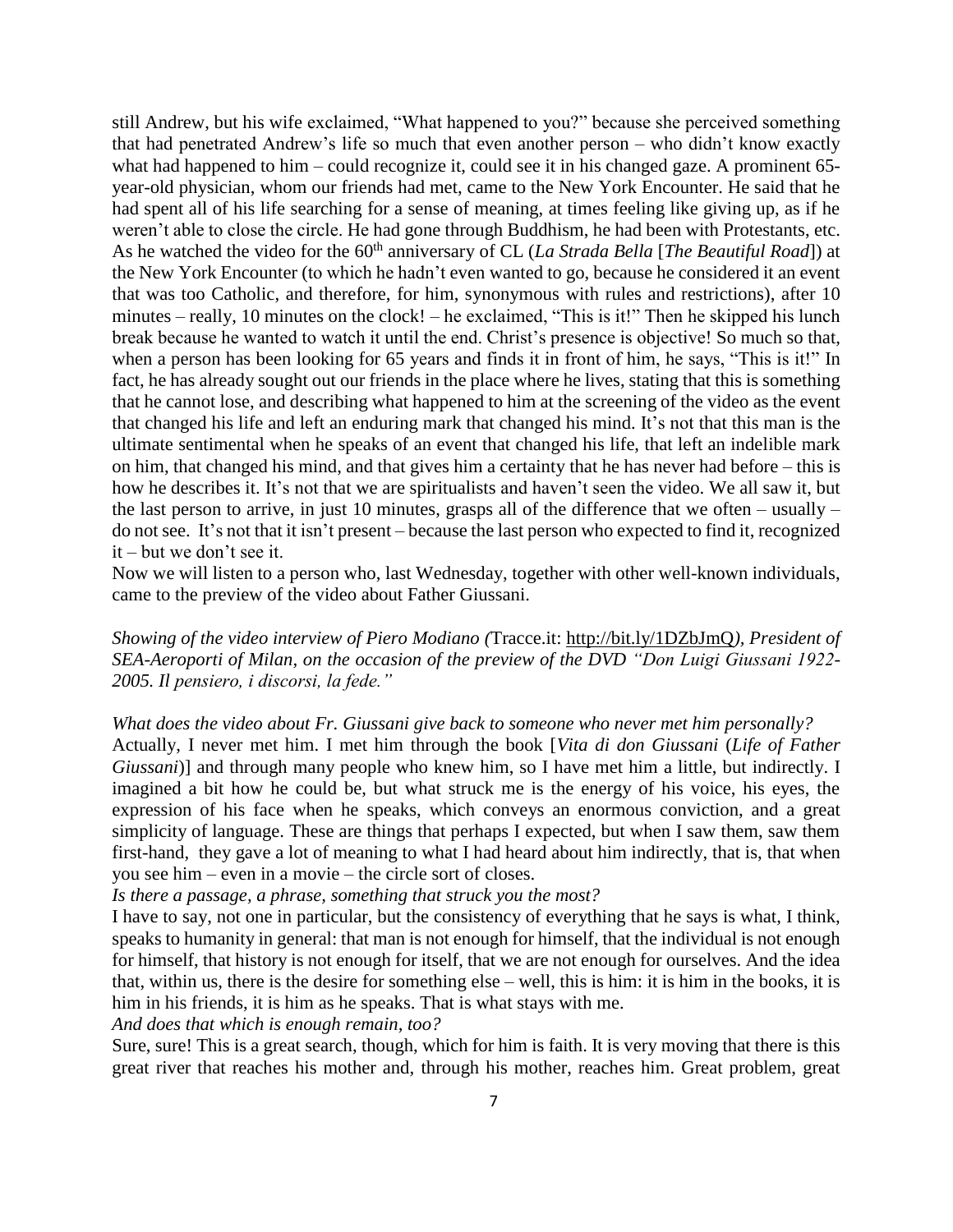mystery, the problem is that it is a faith, a faith that does not divide. One thing that I greatly appreciated, having met Fr. Giussani at an older age, is this: after a life spent with Communion and Liberation alongside me in a very contradictory and conflicted way – with the idea of Communion and Liberation as integralistic – then I discovered that there is a faith that is not divisive, that there is a faith that is curious and welcoming, which in this latest Fr. Giussani – who also speaks beyond Communion and Liberation – seems to me like a very modern message. Conviction and faith that are not divisive, but able to be welcoming; if this works, then we have solved some of the problems of humanity.

\*\*\*

*Carrón*. It's not that this person hasn't seen what we have seen.

*Davide Prosperi.* Modiano recounts what struck him in such a profound and fully reasonable way that each of us – I believe – could say the same for himself. In fact, the most immediately striking thing in seeing Giussani again is certainly – and we can say that we also experience this in many moments of our life – the communication of a certainty, a cemented certainty, which, however, is not divisive – on the contrary, it makes you want to be like him, to follow him. We are seeing what Modiano describes in many ways. Tomorrow, the book *Un'attrattiva che muove* [*An Attraction that Moves*] will be available. This book collects many of the public presentations of Savorana's book *Vita di Don Giussani* [*Life of Father Giussani*], at which many encounters like the one that happened to Modiano occurred. Considering all of this, it is striking that these things definitely originated and are connected to the figure of Fr. Giussani, but this can still be a superficial judgment, because we need to truly understand what this means for us. I ask this for myself. Because, for a long time – and still today we can perhaps find this in newspaper articles, comments, etc. – there was and is an attempt to divide, to separate, Fr. Giussani, the founder, from the Movement. As if one were to say: Fr. Giussani is good, CL is bad. However, what becomes increasingly clear, day after day, is that the more one knows him, the more Fr. Giussani becomes a point of interest, of judgment, of curiosity, and the judgment regarding Fr. Giussani and the Movement is turned around. As we heard in Modiano's witness, he says, "The circle closes," because the encounter, the first encounter that he had, was through people of CL. The Movement, with its life, as well as Father Giussani's direct witness, which is handed down through the life of the Movement, is making Fr. Giussani more and more known to the world. In my opinion, here there is already an inkling of the awareness that we can have of our task today, because of what has happened to us. In fact, judgments like the one we just heard are not rooted in a kind of new morality, in the sense that  $-$  as we said earlier  $-$  we are a bit better, we will increasingly become better people. In my opinion, this is not the problem, we shouldn't think that this is the problem. On the contrary, I think that this is precisely a way in which both we and the others can reduce what is happening in our history, as if everything were reduced to the problem of becoming better people, in a sort of superior "morality." I don't identify with this at all. I think that, first and foremost, the problem is the proposal of the Movement, that is, what the Movement is for each of us and for the world. The proposal of the Movement – if we look at what we see and if we realize the significance of what is happening, among us and outside the Movement, of what we are participating in – is only one: to identify ourselves with the charism. Because the fact that a person can say to Carrón, or to one of us, what we just heard, "I met him through many people who knew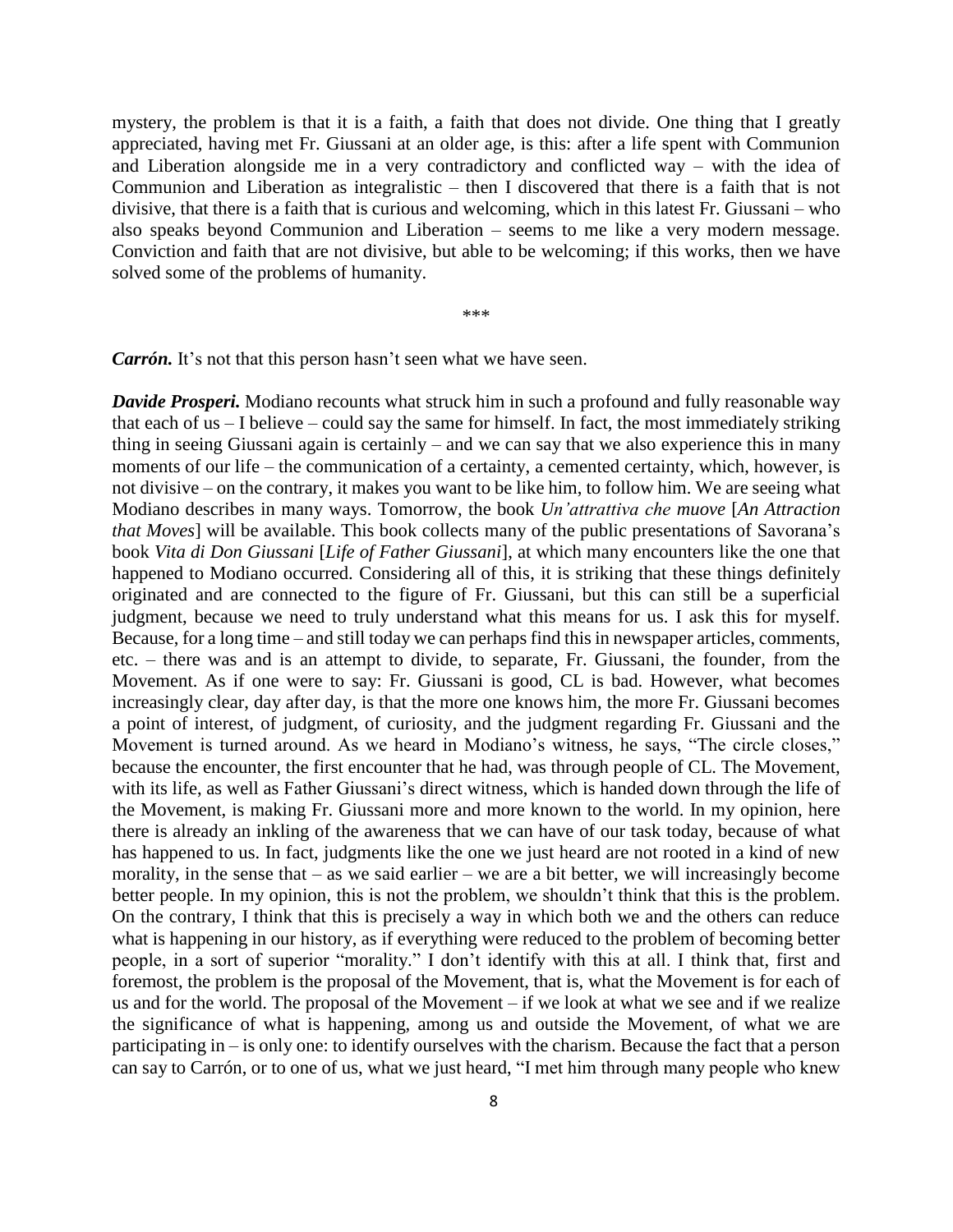him, so I have known him a bit, indirectly. [...] These are things that perhaps I expected, but when I saw them, saw them first-hand, they gave a lot of meaning to what I had heard about him indirectly, that is, that when you see him […] the circle sort of closes," could happen because, through what he encountered, he could know who Fr. Giussani is, and see him incarnated in a human reality. The point is that this thing, which is so convincing, become a normal factor, an ordinary factor in our life; ordinary, but in its ordinary way, precisely because of this certainty of faith, it becomes extraordinary.

*Carrón.* Here we have a clear example, which is in front of everyone, of how one can reach a certainty about Fr. Giussani in the present, without having met him personally – because Modiano gained certainty about him through the encounter with people in the Movement whom he met in his own life, and who then led him to enter into a relationship with curiosity. Then they invited him to attend the presentation of *Vita di Don Giussani*. This is how he gained certainty about Fr. Giussani. And now he has found confirmation, but he already had it in his own experience. The video about Fr. Giussani "closes the circle," as he stated. As we have seen, this is the only possibility to reach certainty about Christ in the present, now, as it was for John and Andrew. It is by having such an experience of life that you become more and more fascinated by it. Where do you see this? In the change that it causes in you. Not that, first of all, you make fewer mistakes, but that you face reality with a certainty, with a capacity for attraction, curiosity, a new intelligence of reality, consistency, that you couldn't even dream of before! Therefore, the only possibility that we have to gain this certainty is to be immersed in a reality like that of the Movement. However, we cannot be immersed in it without being aware of what is happening. We can watch the video about Fr. Giussani without understanding. Then, something happens and we feel alone and bewildered. If our belonging to the Movement doesn't generate a capacity to grasp this difference and to generate a person who is certain, then we will be more and more bewildered. This is what we bring: the possibility to reach certainty about the objective presence of Christ now.

*We set up the exhibit about Fr. Giussani, "Dalla mia vita alla vostra" ["From My Life to Yours"], in a very beautiful square. I went to distribute fliers at the entrance, to invite people to visit the exhibit. I did this on Sunday, from 2:00 to 4:00; it was raining like crazy, and probably close to freezing. I thought: there won't be anyone around, they'll send me home. And I was a bit happy about it… So I went, and I was struck. I have been in the Movement for quite a while, I have been distributing fliers for 30 years, and I have never seen such great attendance. Never! Statistically, three people out of 10 said, "Ah," looked at the flier, then turned and went to see the exhibit. One even told me – on the flier, it said, "I don't want to live uselessly: this is my obsession" – "This is me. Actually, Fr. Giussani is like me," and he went in. He was a man in his seventies, and this struck me. There were many examples like this. Since it was raining, and there was a lot of chaos, I often gave the flier (which was all wet!) to people who were coming out of the exhibit. They were coming out, I gave them the flier, and they said, "But I just came out!" And I thought: this is the usual excuse of people who don't want to go in! So, to sort of test them, I shot back, "And how was the exhibit?" They stopped, they turned, they looked me in the eyes and said, "So beautiful! Do you know what struck us the most? Those kids who were explaining it to us." "Why?" "Because they made me live it." Some people also told me, "I would like to be like that." One person who had been in the Movement told me, "I wish that my belonging to the Movement could return to this freshness. The 'leader' of the Movement where I live is a person who is always angry, and who*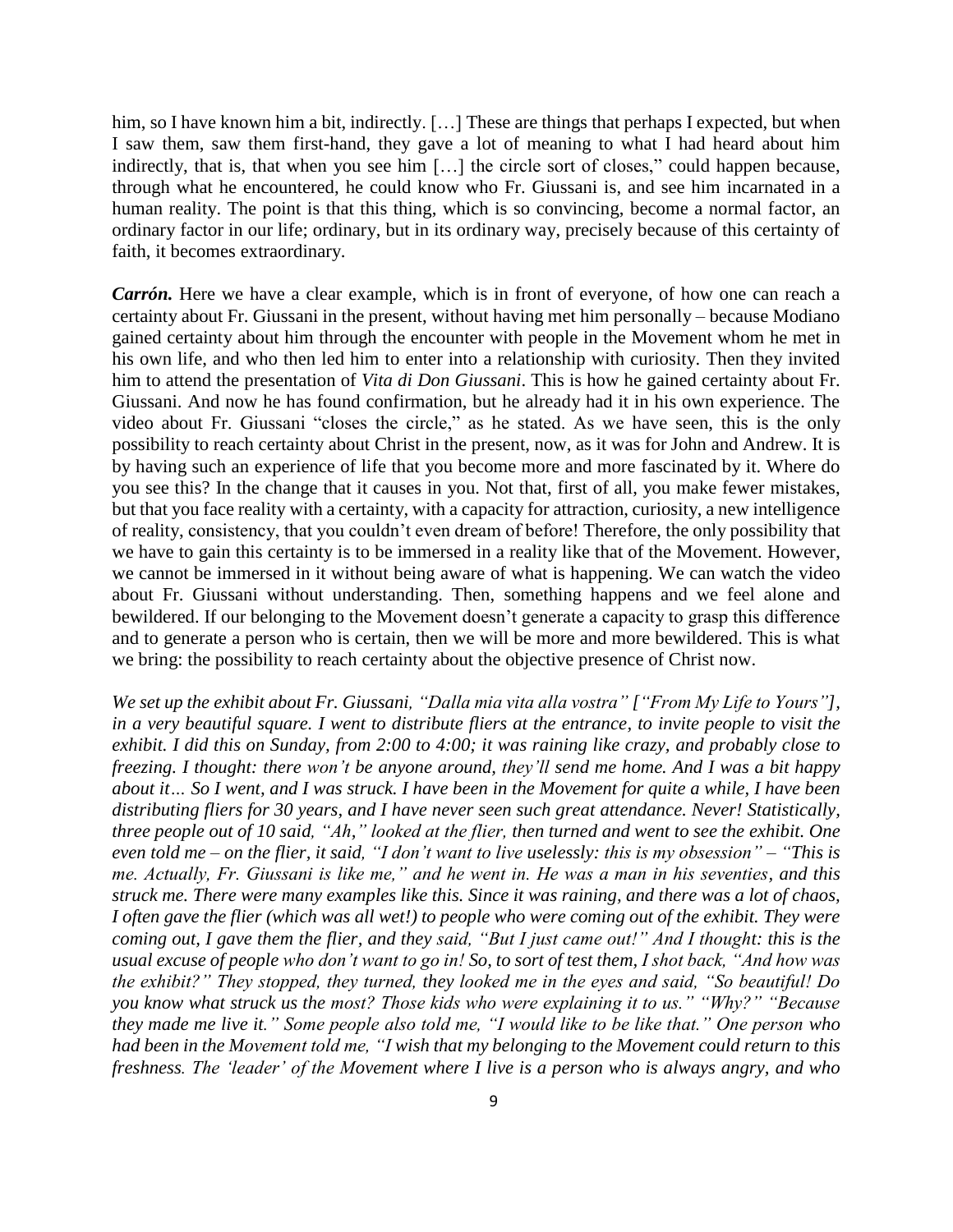*only makes speeches. I left and went to my parish to help the pastor, who needed it." Besides these anecdotes, I was struck by how willing these people were, by what struck them. In the end, I told myself: what we say to each other is true, that is, that living reality is the verification of faith. And I became more aware of what I have encountered through these people.*

What is beautiful are those kids who explain the exhibit! Through those kids, just like through each of us, the grace that they have received can reach others. People understand this, and not because they are better or without blemish, but for the difference, the proposal, the gaze that they bring. Even if they are alone in explaining the exhibit, they carry this within themselves, because Giussani's certainty has become their certainty.

The next School of Community will be on Wednesday, March  $25<sup>th</sup>$  at 9:30pm. We will continue to work on *Why the Church?* by starting Chapter 3: "The Second Premise: The Contemporary Difficulty in Understanding the Meaning of Christian Words." It is a demanding chapter, and therefore it is necessary to prepare ourselves without being frightened. This chapter has the advantage of helping us to understand the origin of the collapse of the evidences that is in front of everyone today, as it happened during the history of the last few centuries. Therefore, it can be really decisive for grasping, in ourselves, the origin of our difficulty in understanding the meaning of Christian words, because we are immersed in the same difficulties that everyone has. So I will suggest two questions: Where did the origin of this collapse, which is now clear to everyone, begin? In what can we recognize it?

Papal Audience. On March 7<sup>th</sup>, we will go gratefully to the Pope, because we recognize and accept with simplicity, as it says in the letter, that "the life of each of us depends on the bond with a man in whom Christ testifies the perennial truth of today in every historical moment!" The experience that others recognize in encountering us can be lived by us only because of the bond with the fragility of this man who is called "Pope." Without this bond, we could only dream of an experience like that of the Movement. In fact, if we don't recognize this, then we become one of the many interpretations of the Christian fact that we mentioned earlier, one the many. We have to decide. Friends, we have to decide! Because not deciding is already a decision to follow another experience. When the American physician, after 10 minutes of watching the video (*La Strada Bella*  [*The Beautiful Road*], made for the 60<sup>th</sup> anniversary of Communion and Liberation) recognizes, "This is it!" – he who had gone through Buddhism and Protestantism, at age 65 says, "This is it!" – it is because he grasped the difference, but he grasped it only because we live this bond with Peter. Without this bond, the experience of the Movement wouldn't exist. That is why we are going to see Pope Francis. We are not going on an excursion to Rome because we have nothing else to do, but we are going because of the awareness of what is at stake for our life and our experience. Therefore, let's help each other to live the encounter with the Pope, from our trip there to the way in which we will be in St. Peter's Square, following the directions that will make order and beauty possible, living all of the aspects of this gesture attentively: singing, prayer, listening, everything. It is still possible to register through your community. The audience is also an opportunity to make the experience of the Movement known. For this purpose, a Facebook page and a Twitter account have been created, to recount how we are preparing for the audience. The hashtag that will connect all of the stories and witnesses is: #CLdalPapa.